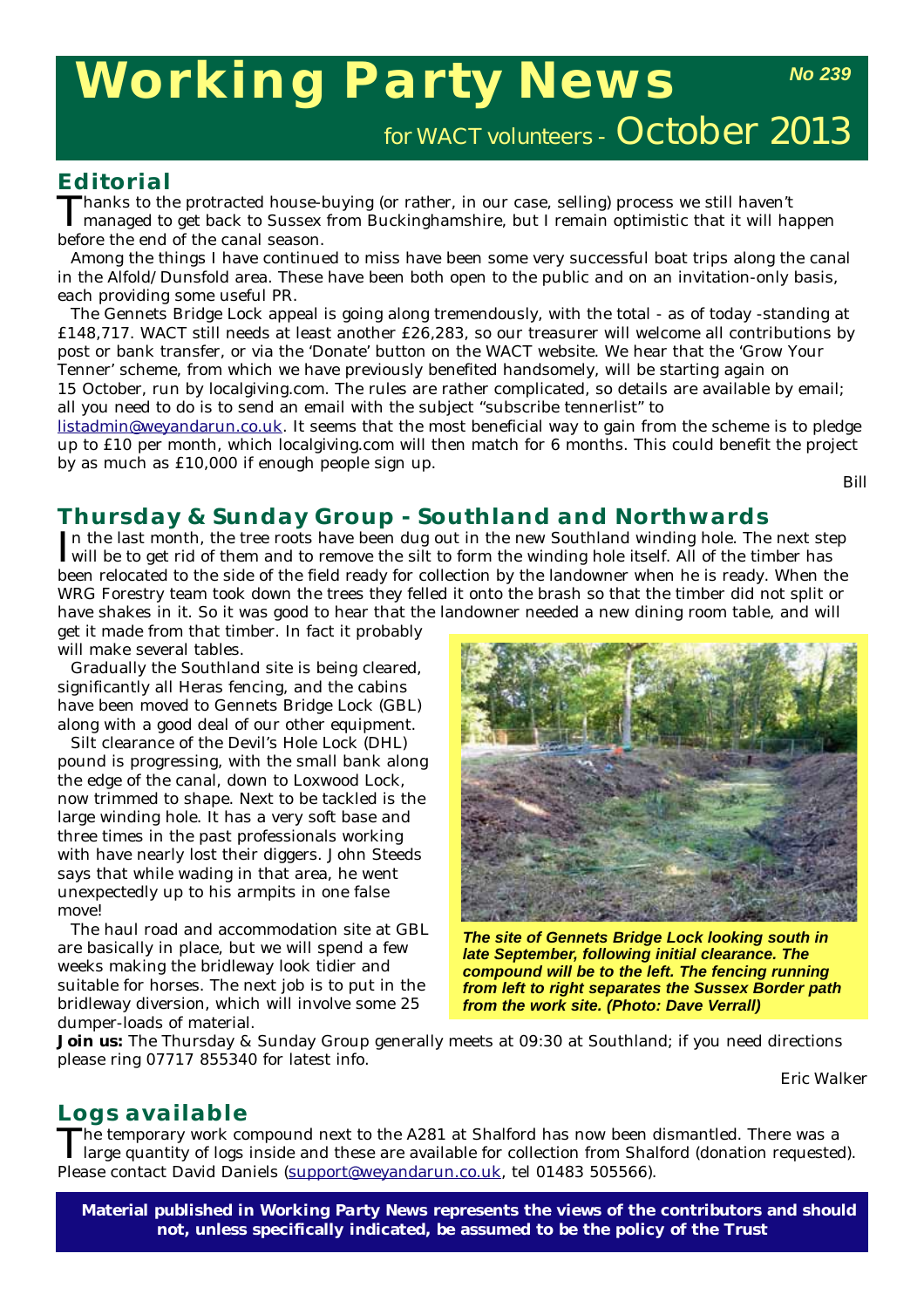# **The Mrs Bucket Group - keeping up appearances on Mondays**

The best laid plans of mice and men and all that! Everything came to nought in September.<br>Permissions are still awaited for our next tasks, maybe things can start to happen in October.

Anyway, we continued to maintain our regular sites, although it was noticeable that growth has slowed down. In addition we collected and burnt the saplings which had been cut down by our Chairman and Mr Heath approaching Brewhurst lock, and gave the reeds at the Drungewick slipway a good haircut.

We meet again on 7 October and 21 October if you would like to join us. Hopefully we will be able then to tackle some of the outstanding jobs on our list.

*Nick Wood*

**Mid Week Working Party**<br>
The MWWP has managed to clear the rushes and bushes down from Drungewick. We hope to return to The MWWP has managed to clear the rushes and bushes down from Drungewick. We hope to return to this area in the spring so that the boats can use it in the summer. We have also cleared the banks and base of the canal northwards from Run Common Road, at Cranleigh.

Work has been commenced clearing the canal to a width of 2.5metres from Cook's Bridge south to the next bridge. Further work has been planned for this area in the New Year.

In the last week of September we returned to Northlands Farm to clear fallen trees in the canal and adjacent banks, and will hope to complete this task by mid October.

All work in September has benefited from sharper organisation, thanks to the appointment of two supervisors working jointly to assist the group leader. This has enabled improved liaison and clarity within the team, so that everyone is better informed as to the work plans for each day.

The Mid-Week Party members are looking forward very much to their late summer lunch on Wednesday 2 October at the Sir Roger Tichborne pub.

*Anne Pick*

# **Winston Harwood Group**

Replacing the failed bearing of the waterwheel has proved to be trickier than we had hoped - there were also six stud bolts that had sheared off. They had to be drilled out and new threads cut into the stainless steel. We are winning now.

At the same time we have done some scrub clearance adjacent to the towpath, from the river weir to 'Winston's bridge', all of which could not be done during last winter, it being too wet for cars to get through.

We have carried out regular grass cutting and tidying of the lock area, which now looks better - and will be better still when the waterwheel restores the metre of water in the lock.

*Tony Clear (for David Junkisson)*

# **Boat (appearance) Group**

Iam planning to hold the last boat cleaning session for this season on Thursday 10 October 2013 from<br>19:30am. Our boats have been very busy over the last few weeks and I am hoping to take this 9:30am. Our boats have been very busy over the last few weeks and I am hoping to take this opportunity to keep the boats looking smart, and cleaner than our quick sweep up between trips normally allows. Even an hour or two of your time would be appreciated, tea and coffee will be provided.

Anybody able to help with this important task please contact me at sh@weyandarun.co.uk or 07905 670095 or 01273 461729 (please leave a message if no answer). Thanking you in advance for your help.

*Steve Harmes*

| <b>Name</b>           | <b>Group/Project</b>         | <b>Tel</b>                              | e-mail                         |
|-----------------------|------------------------------|-----------------------------------------|--------------------------------|
| <b>WACT Office</b>    | General enquiries            | 01403 752403                            | office@weyandarun.co.uk        |
| <b>David Daniels</b>  | Visiting working parties     | 01483 505566 Mon-<br>Thurs 8.30-12.30pm | support@weyandarun.co.uk       |
| <b>Michael Bates</b>  | Health & Safety Officer      | 07786 323515                            | michael_bates@weyandarun.co.uk |
| Eric Walker           | Loxwood Projects             | 07717 855340                            | tsg@weyandarun.co.uk           |
| Ray Pick              | <b>MidWeek Working Party</b> | 01483 272443                            | anne.pick@btinternet.com       |
| John Empringham       | Monday Group                 | 01483 562657                            | mondaygroup@weyandarun.co.uk   |
| Kev Baker             | Loxwood Link                 | 02380 861074                            | loxwoodlink@weyandarun.co.uk   |
| John Smith            | <b>Tickner's Depot</b>       | 01903 235790                            | depot@weyandarun.co.uk         |
| <b>Tony Clear</b>     | <b>Winston's Group</b>       | 01903 774 301                           | winstonsgroup@weyandarun.co.uk |
| <b>Keith Nichols</b>  | Hedge laying                 | 01403 753882                            | hedging@weyandarun.co.uk       |
| <b>Bill Nicholson</b> | Northern working parties     | 01844 343 369                           | bill@nwpg.org.uk               |
| <b>Bill Thomson</b>   | <b>Working Party News</b>    | 07777 668 928                           | bill_thomson@weyandarun.co.uk  |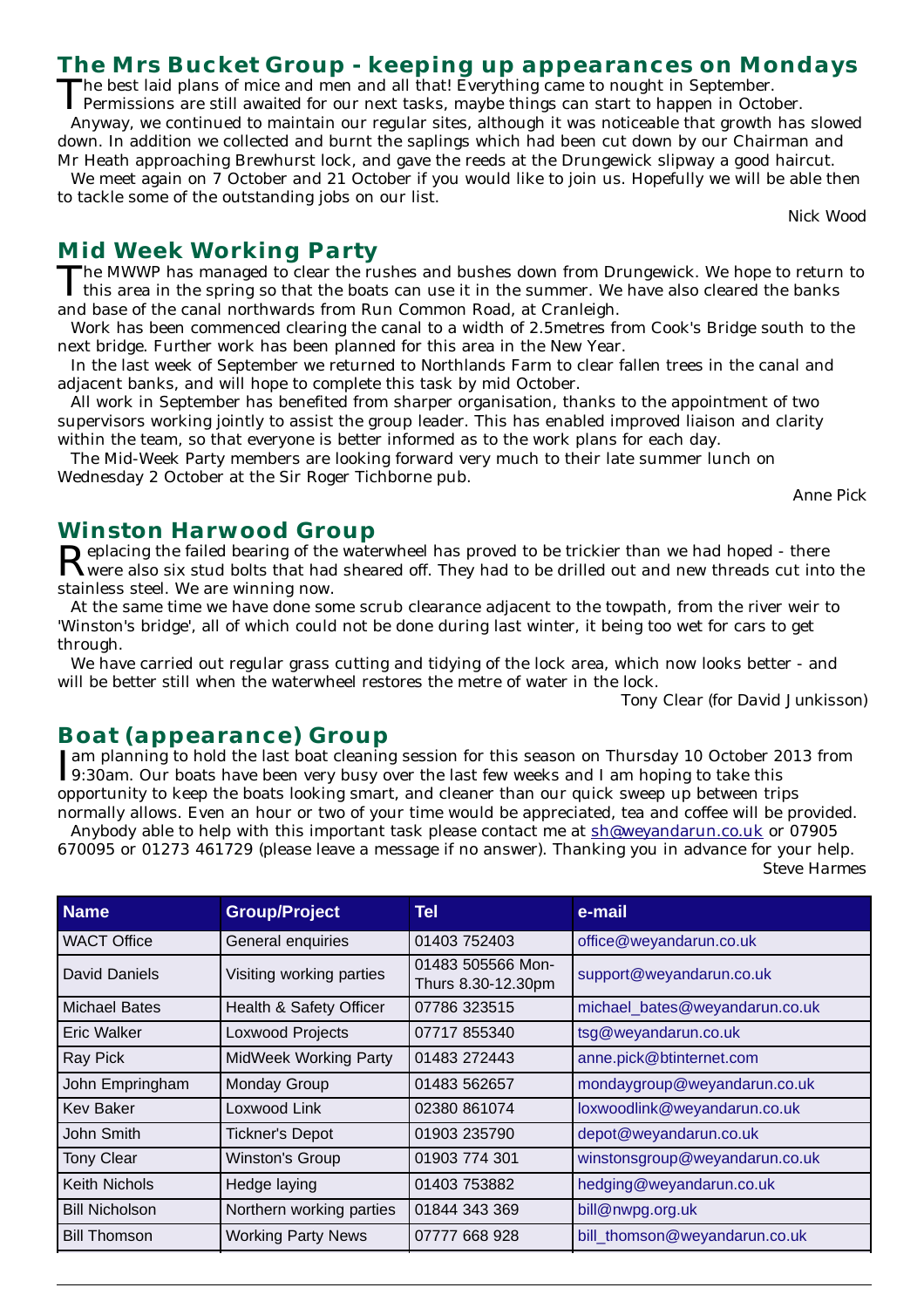

```
Wey and Arun Canal at Stonebridge - Showing the re-alignment of Cranleigh Water resulting from the construction of the Railway
```
**Northern Working Party/Visiting Groups**<br>**IZESCRG** (Kent & East Sussex Canal Restoration Group) and NWPG both visited the Shalford section KESCRG (Kent & East Sussex Canal Restoration Group) and NWPG both visited the Shalford section<br>
of the canal during September. KESCRG dug the trial inspection pit at Gosden Aqueduct by hand in the presence of the Trust's Archaeologist.

Nothing spectacular was found, other than changes in the level of clay puddle to indicate the presence of some form of towpath, and somewhat strangely some buttresses on the inside of the parapet wall rather than on the outside as one might expect. We await the official write up.

The remaining time, as well as that of NWPG on their visit, was spent finishing off the work at Hunt Park. This comprised the top surfacing of the path with dust bought at the last minute from Travis Perkins which we used to try and bond the very undusty material supplied to us during the WACT summer camp. This had some beneficial effect and hopefully the path will now settle down and harden up.

We also erected the oak handrails for the small bridge over the ditch at the southern end of the path, installed a new home made log bench and dismantled the compound. The latter included lifting out, cleaning off and transporting all the hoarding across the A 281 to the National Trust car park for re-use at a later date.

Phase 1 of the job is now done for the time being and apart from WRG Forestry there are no further visiting groups due on the canal until 2014. Work is then likely to be split between Shalford and Dunsfold.

#### *Bill Nicholson*

| <b>Working Party Diary</b>                                |                                                         |                                                  |  |  |
|-----------------------------------------------------------|---------------------------------------------------------|--------------------------------------------------|--|--|
| Every Sunday and Thursday                                 | Mainly construction work                                | <b>Contact Eric Walker for details</b>           |  |  |
| Usually first & third Mondays of<br>the month             | 'Mrs Bucket' - Keeping Up<br>Appearances                | Details from John Empringham                     |  |  |
| Every Wednesday                                           | Mid-Week Working Party                                  | Check with Ray Pick for confirmation of<br>venue |  |  |
| Every Wednesday (plus Thursday<br>and Sunday as required) | Loxwood Link Maintenance                                | Check with Key Baker                             |  |  |
| Every Wednesday                                           | Maintenance sessions at Tickner's<br><b>Heath Depot</b> | Contact John Smith/Ken Bacon                     |  |  |
| Tuesdays or Fridays                                       | Winston Harwood Group                                   | Contact Tony Clear for details                   |  |  |
| 26 October, 2.30pm                                        | Autumn meeting, Billingshurst<br><b>Village Hall</b>    | Please see latest edition of Wey-South           |  |  |